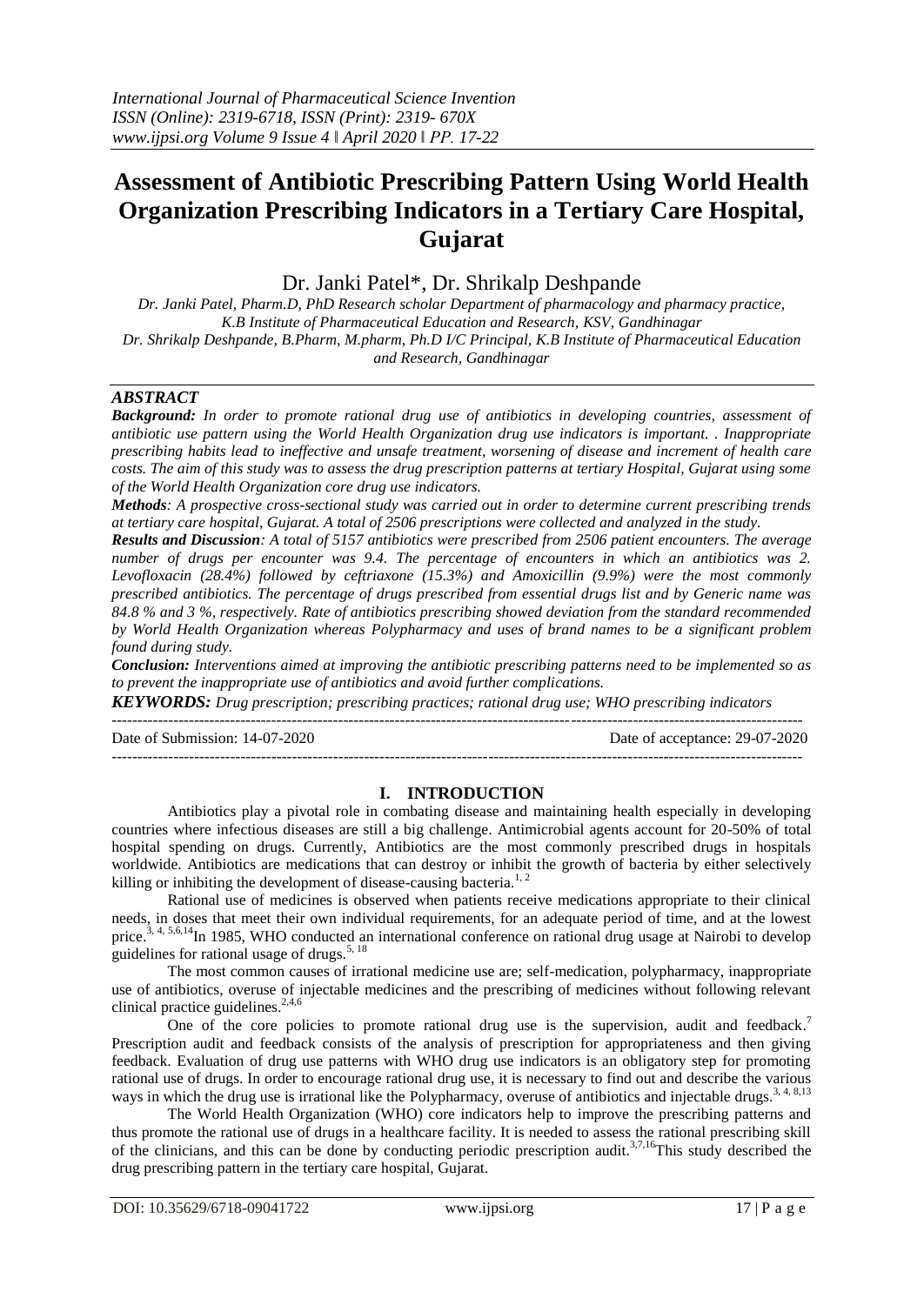# **II. MATERIALS AND METHODS**

This prospective cross sectional study was conducted at medicine ward with 3 hospitals to asses prescribing pattern of antibiotics. Inpatient prescription data were collected by random sampling techniques from March 2019 to February 2020. A total of 2506prescriptions were collected and evaluated as per WHO guideline on prescribing indicators. Information were obtained including patient sex, age and diagnosis, and the prescribed items related information such as medicines and the dosage forms. The prescriptions collected belonged to Medicine department.

WHO prescribing indicators were used in the current study. It includes

- Drug/Prescription,
- Antibiotic prescribed/prescription,
- Antibiotic prescribed by generic name**,**
- Antibiotic prescribed by brand name,
- Fixed Dose Combination of antibiotic,
- Antibiotic prescribed from NLEM,
- Switch over therapy from parenteral to oral route,

The average number of medicines per prescription was calculated by assuming each medicine as an individual item, also the same generic drug in different dosage forms were taken as individual medicines.

An approval from the Institutional Review Committee of K.B Institute of Pharmaceutical Education & Research, Gandhinagar, Gujarat was obtained prior to the study. Data collection form was prepared by using WHO designed criteria based data collection format. The specific type of data required to measure the prescribing indicators was recorded for every patient encountered and entered directly into a computer in Microsoft Office Excel. The study data were analyzed by using parameters such as average and percentages.

### **III. RESULTS**

Demographic data of patients (age and sex) as well as date of prescription were mentioned in all reviewed patient file. However, none of the patient file contained patient weight and height data. Drug-related information, such as name of the drug, strength, frequency and duration of treatment were completely mentioned in all of the prescriptions reviewed. The diagnosis of ailments was recorded in all of the prescription papers.

As shown in Table 1, the majority of the prescriptions (66.1%), were prescribed for males. Majority of the patients were between the ages of 21 to 30 years (25.4%). A total of 5157 antibiotics were prescribed with an average number of drugs per encounter found to be 2for 2506 patients. Out of all prescriptions, 1042 (41.6%) of them had only 1 antibiotic per prescription while 6 prescriptions contained 6 (0.2%) antibiotics (Table 2).

| <b>Characteristics</b> |                  |            |
|------------------------|------------------|------------|
| Gender                 | <b>Frequency</b> | Percentage |
| Male                   | 1657             | 66.1       |
| Female                 | 849              | 33.9       |
| <b>Age Range</b>       |                  |            |
| $21 - 30$              | 636              | 25.4       |
| $31 - 40$              | 541              | 21.6       |
| $41 - 50$              | 458              | 18.3       |
| $51 - 60$              | 496              | 19.8       |
| $61 - 70$              | 375              | 15         |

**Table 1. Sociodemographic Characteristics of Sampled Patients at Hospital Inpatient medicine Department**

**Table 2. Summary Report of Number of Drugs per Encounter at Hospital Inpatient medicine Department**

| No of antibiotic drugs/ prescription | <b>No of Prescription</b> | Percentage |
|--------------------------------------|---------------------------|------------|
|                                      | 1042                      | 41.6       |
|                                      | 572                       | 22.8       |
|                                      | 663                       | 26.5       |
|                                      | 171                       | 6.8        |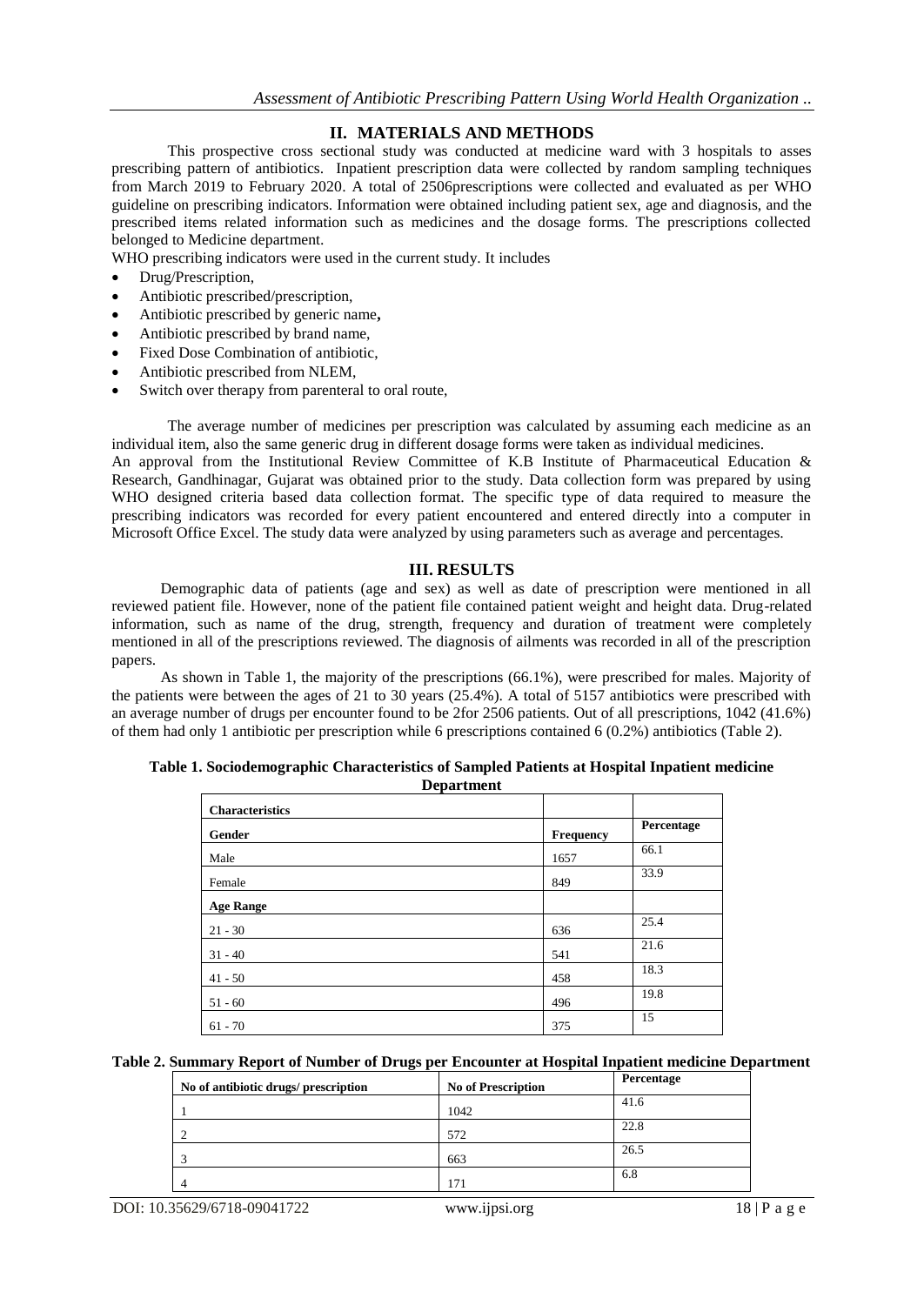|  | ◡.∠ |
|--|-----|

About 84.8% of the drugs, were prescribed from the National list of essential medicine. The details are shown in Table 3. By antibiotics category, Fluroquinolones was the most frequently prescribed (1970, 38.2%) category of antibiotics followed by Cephalosporin (1017, 19.7 %) (Table no 4).

| Tuble of Bulliman proport of Freschbing Indicators |                  |  |
|----------------------------------------------------|------------------|--|
| <b>Prescribing Indicators</b>                      | <b>Frequency</b> |  |
| Average Drug/ Prescription                         | 9.4              |  |
| Average Antibiotic Prescribed/Prescription         | $\overline{c}$   |  |
| Antibiotic prescribed by generic name.             | 157(3%)          |  |
| Antibiotic prescribed by brand name                | 5000(97%)        |  |
| <b>Fixed Dose of Combination</b>                   | 782(15.2%)       |  |
| Antibiotic Prescribed from NLEM                    | 4375(84.8%)      |  |
| Switch Over Therapy parenteral to oral route       | 474              |  |

#### **Table 3: Summary Report of Prescribing Indicators**

| Table 4:Most Commonly Prescribed Class of antibiotics |            |                  |  |
|-------------------------------------------------------|------------|------------------|--|
| <b>Drug Class</b>                                     | Percentage | <b>Frequency</b> |  |
| <b>FLUROQUINOLONES</b>                                | 38.2       | 1970             |  |
| <b>CEPHALOSPORIN</b>                                  | 19.7       | 1017             |  |
| <b>FIXED DOSE COMBINATION</b>                         | 15.2       | 782              |  |
| <b>PENICILLIN</b>                                     | 11.8       | 609              |  |
| <b>MACROLIDE</b>                                      | 5.4        | 275              |  |
| <b>TETRACYCLIN</b>                                    | 3.6        | 183              |  |
| NITROIMIDAZOLE                                        | 3.9        | 200              |  |
| AMINOGLYCOSIDE                                        | 2.2        | 114              |  |
| <b>NITROFURANTOIN</b>                                 | 0.1        | 7                |  |
| TOTAL.                                                | 100        | 5157             |  |

## **Table 4:Most Commonly Prescribed Class of antibiotics**

By specific types of antibiotics, Levofloxacin (1467, 28.4%) was the most frequently prescribed antibiotic, followed by ceftriaxone (791, 15.3%) and Amoxicillin (510, 9.9%) (Table no 5).

Among the 2506 prescriptions, Respiratory tract infections (1176, 46.93%) were the most common diagnosis for frequently prescribed antibiotics followed by Gastrointestinal infections (784, 31.28% (Table 6**).** 

| <b>DRUG NAME</b>             | <b>TOTAL</b> | <b>PERCENTAGE</b> |  |
|------------------------------|--------------|-------------------|--|
| LEVOFLOXACIN                 | 1467         | 28.4              |  |
| MOXIFLOXACIN                 | 299          | 5.8               |  |
| <b>CIPROFLOXACIN</b>         | 198          | 3.8               |  |
| <b>OFLOXACIN</b>             | 6            | 0.1               |  |
| <b>CEFTRIAXONE</b>           | 791          | 15.3              |  |
| <b>CEFIXIME</b>              | 117          | 2.3               |  |
| <b>CEFOTAXIME</b>            | 108          | 2.1               |  |
| <b>CEFTRIAXONE SALBACTUM</b> | 436          | 8.5               |  |
| CEFOPARAZONE SALBACTUM       | 24           | 0.5               |  |
| PIPERACILLIN TAZOBACTUM      | 151          | 2.9               |  |
| AMOXICILLIN CLAVULANICACID   | 159          | 3.1               |  |

**Table 5: Summary of Most Commonly Prescribed Antibiotics**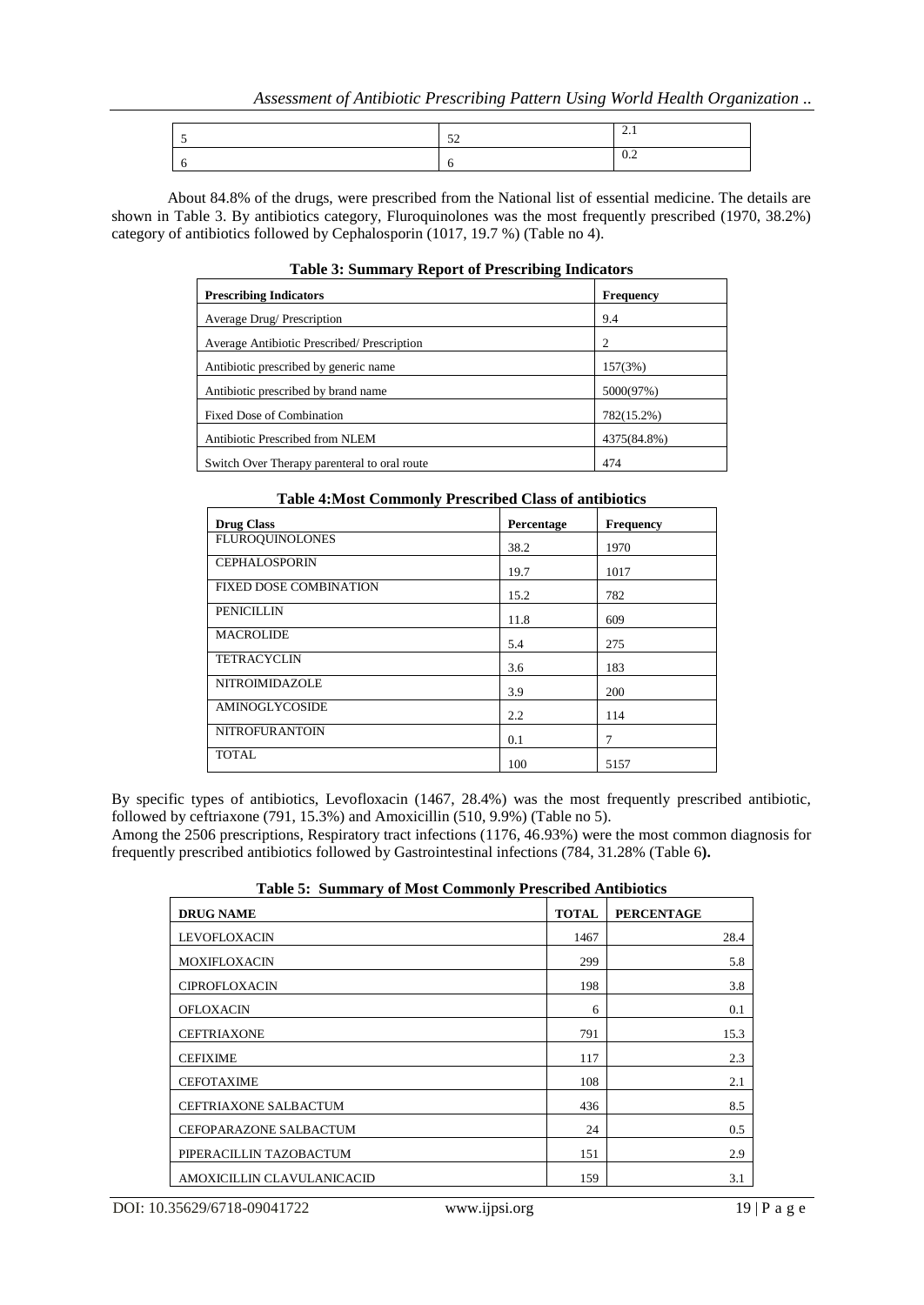| TRIMETHOPRIM SULFAMETHAXOLE | $\overline{2}$ | 0.0 |
|-----------------------------|----------------|-----|
| CEFOTAXIME SALBACTUM        | 10             | 0.2 |
| <b>AMOXICILLIN</b>          | 510            | 9.9 |
| <b>AMPICILLIN</b>           | 74             | 1.4 |
| <b>PENICILLIN</b>           | 8              | 0.2 |
| PIPERACILLIN                | 17             | 0.3 |
| <b>DOXYCYCLIN</b>           | 180            | 3.5 |
| <b>MINOCYCLIN</b>           | 3              | 0.1 |
| <b>CLARITHROMYCIN</b>       | 134            | 2.6 |
| <b>ERYTHROMYCIN</b>         | $\overline{7}$ | 0.1 |
| <b>AZITHROMYCIN</b>         | 137            | 2.7 |
| METRONIDAZOLE               | 200            | 3.9 |
| <b>AMIKACIN</b>             | 112            | 2.2 |
| <b>NITROFURANTOIN</b>       | $\overline{7}$ | 0.1 |
|                             | 5157           | 100 |

### **Table 6: Summary of Common Diagnosis for Frequently Prescribed Antibiotics**

| <b>Disease Condition</b>    | No of prescription | Percentage |
|-----------------------------|--------------------|------------|
| <b>Respiratory Disorder</b> | 1176               | 46.93      |
| <b>GI</b> Disorder          | 784                | 31.28      |
| <b>Urinary Disorder</b>     | 350                | 13.97      |
| Viral Infection             | 196                | 7.82       |

## **IV. DISCUSSION**

All the 2506 prescriptions contain patient information (name, age, and sex). This could be attributed to improvements in prescribing and dispensing practice by health professionals, which could in turn be due to continuous professional developments and revolutionary practices executed by the hospital and specially the pharmacy department.

The contents of a prescription are influenced by a prescribers' training, their attitude towards the disease being treated and the type of healthcare system within which they work. The results of the current study revealed that the average number of drugs per prescription were 9.4, which was the higher than the standard value 1.6 -1.8 drugs per encounter.<sup>9</sup> In contrast to our findings, the average number of drugs prescribed was 2.91 inUttarprades, India.<sup>3</sup> Higher number of drugs per prescription which could be attributed to multiple reasons. Incompetency on the part of physicians, absence of evidence-based guidelines, Polypharmacy. Having a higher number of drugs per prescription can adversely influence treatment outcomes as patients are more likely to be non-compliant and are at greater risk of interactions and adverse events.

In this study the most common indications for antibiotic prescription was respiratory tract infections (46.93 %) followed by gastrointestinal tract infections (28%). This result was consistent similar with a study conducted in University of Gondar, Ethiopia and Bangalore, India.<sup>1,2</sup> This could be due to the fact that respiratory tract infections such as tonsillitis and pharyngitis, which usually occur due to problems in personal hygiene, are very common in India and antibiotics are the mainstream treatment, which makes them being frequently prescribed.

The percentage of drugs prescribed by generic name was 3 % in our study. Which was much lower than the standard value  $(100\%)$ .<sup>9</sup> This low rate of generic name prescribing has been observed in many other studies from India.<sup>2, 3, 7</sup>In Ethiopia a similar study reported that 96 % drugs were prescribed by generic name.<sup>1</sup> This may be due to differences in the 2 countries' medication procurement policy in which the Ethiopian procurement policy promotes procurement by generic name or it could be due to economical differences between the people in the 2 countries. Sometimes, the prescribing behavior of doctors is influenced by medical representatives of pharmaceutical companies, and this may lead to increase in drug prescription by brand names. The generic prescribing would rationalize the use of drugs and reduce the healthcare cost.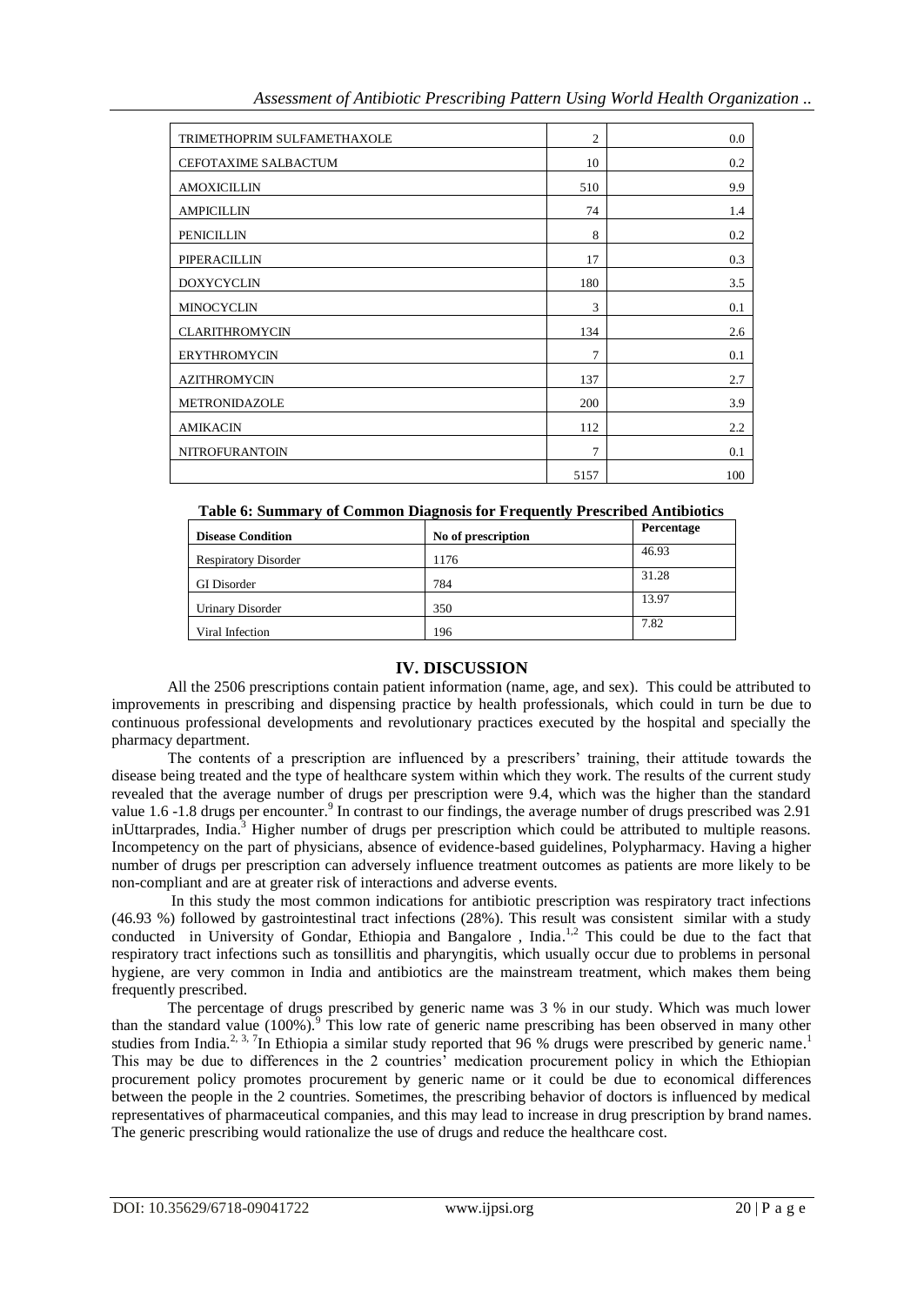In this study, Fluroquinolones were the most frequently prescribed class of antibiotics (38.2%) followed by Cephalosporin (19.7%). A study conducted in Ethiopia, reported that penicillin (38.5%) were the most frequently prescribed groups of antibiotics followed by macrolide  $(15\%)$ . By specific antibiotics, levofloxacin (28.4%) followed by ceftriaxone (15.3 %) and amoxicillin (9.9 %) were the most frequently prescribed antibiotics in the current study. This finding was different with study conducted in university of Gondar, Ethiopia , in which amoxicillin (28.5%) followed by ciprofloxacin (12 %) being the most frequently prescribed antibiotics.<sup>1,14</sup> Amoxicillin followed by ampicillin was also found to be among the commonly prescribed antibiotics in studies conducted in a referral hospital in Ethiopia and Brazil. <sup>10,19</sup>But, this was different from a study done in Bangalore, India, in which ceftriaxone was the most frequently prescribed antibiotics.<sup>2</sup> This might be due to regional variation in bacterial susceptibility/resistance, prescribing habit and the difference in prevalence of infectious diseases in different countries.<sup>11,12</sup>

In this study the percentage of drugs prescribed from the essential drugs list was 84.8 %, which was not far from the ideal value of (100%) set by WHO. This figure was 22.57% study done in Uttarprades, India.<sup>3</sup>Values nearto 80% have been reported from Himachalprades, rural area of Uttar Pradesh, Rohtak, India and ethoipia.<sup>7,10,15,17</sup>The current finding showed good prescribing practice and it could be due to a strict followup by the hospital management and/or it could be due to the pharmaceutical procurement policy, which is based on the Essential Drugs List of the country and this limits prescribers not to prescribe drugs out of the list because only drugs from the Essential Drugs List are available in the health care facility.

#### **V. CONCLUSION**

Based on the finding of this study, the prescribing practices for antibiotic and drugs by generic names show deviation from the standard recommended by WHO. Prescribing from NLEM were not found to be a problem in this study. While the average number of drugs per prescription was found high. There is a need to improve the standard of prescription. This can be achieved by educating and updating clinicians through CME, seminar, by providing them standard treatment guidelines, essential drug list and antibiotic policy. .

#### **ACKNOWLEDGMENTS**

The study was carried out without any funding as academic research work. Ethical approval has been taken from ethics Committee of K.B institute of pharmaceutical education and research, Gandhinagar. I would like to express my sincere thanks to different hospitals management and physicians for allowing to perform study and showing interest to accept intervention regarding patient health care improvement.

#### **ETHICAL CLEARANCE**

Ethical approval has been taken from ethics Committee of K.B institute of pharmaceutical education and research Gandhinagar.

# **CONFLICTS OF INTEREST**

No.

#### **ABBREVIATIONS**

NLEM - National list of Essential Medicine FDC - fixed‑ dose combinations WHO - World Health Organization

#### **REFERENCES**

- [1]. Yimenu D, Emam A, Elemineh E, Atalay W. Assessment of Antibiotic Prescribing Patterns at Outpatient Pharmacy Using World Health Organization Prescribing Indicators. Journal of Primary Care & Community Health. 2019; 10:1-8.
- [2]. Shahbazi Nia S, Hiremath SRR, Prasad S. Assessment of Antimicrobial Use Pattern Using World Health Organization Prescribing Indicators at a Tertiary Hospital: A Prospective, Observational study. J App Pharm Sci, 2018; 8(06): 132-138.
- [3]. Hussain S, Yadav SS, Sawlani KK, Khattri S. Assessment of drug prescribing pattern using world health organization indicators in a tertiary care teaching hospital. Indian J Public Health 2018; 62:156‑ 8.
- [4]. Bilal A, Osman E, Mulugeta A. Assessment of medicines use pattern using World Health Organization's Prescribing, Patient Care and Health facility indicators in selected health facilities in eastern Ethiopia. BMC Health Services Research. 2016; 16(1).
- [5]. Prasad P, Rudra J, Vasanthi P, Sushitha U, Sadiq M, Narayana G. Assessment of drug use pattern using World Health Organization core drug use indicators at Secondary Care Referral Hospital of South India. CHRISMED Journal of Health and Research. 2015; 2(3):223-228.
- [6]. Worku F, Tewahido D. Retrospective Assessment of Antibiotics Prescribing at Public Primary Healthcare Facilities in Addis Ababa, Ethiopia. Interdisciplinary Perspectives on Infectious Diseases. 2018; 2018:1-9.
- [7]. Singh, MD R. Prescription audit and assessment of drug use pattern using World Health Organization prescribing indicators in a tertiary care teaching and referral hospital in Himachal Pradesh, India. Journal of Medical Science And clinical Research. 2018; 6(9).
- [8]. Atif M, Azeem M, Sarwar M, Shahid S, Javaid S, Ikram H et al. WHO/INRUD prescribing indicators and prescribing trends of antibiotics in the Accident and Emergency Department of Bahawal Victoria Hospital, Pakistan. SpringerPlus. 2016; 5(1).